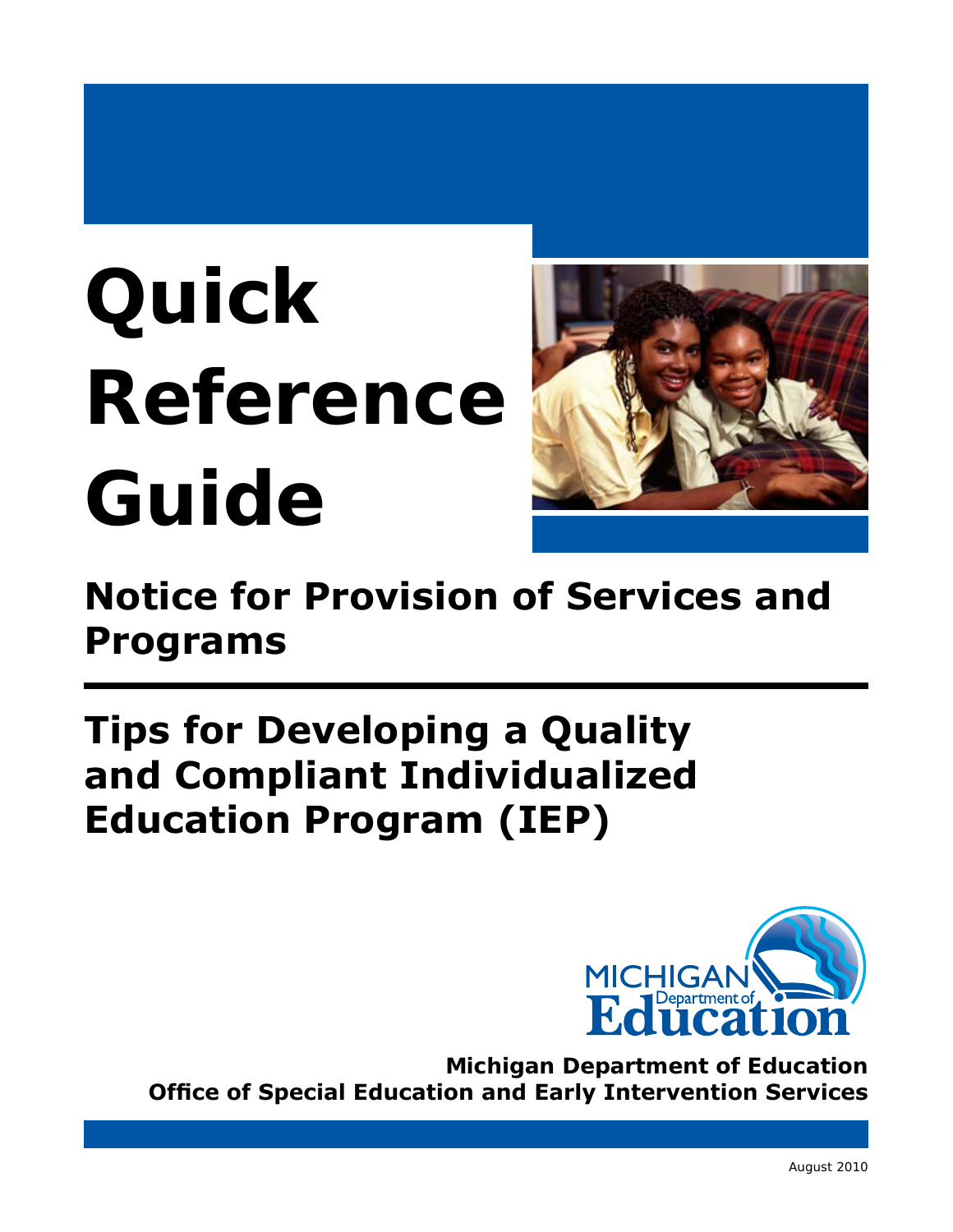**The purpose of the Notice for Provision of Services and Programs is to inform; it is also the evidence of the district's offer of a Free Appropriate Public Education (FAPE). It is required that the district provide Notice for the Individualized Education Program (IEP) process. Though the Notice document is not part of the IEP form, it is an essential part of the IEP process and aligns with the IEP form. Adopting a uniform standard for the Notice document is beneficial and helps meet compliance requirements.**

*Reasons for Providing Notice:* Notice is sent either to offer a provision of a FAPE or to provide notice that the student was not found eligible for special education. There are two Notice forms*―Notice for Initial Provision of Services and Programs* and *Notice for Provision of Services and Programs*. Use *Notice for Initial Provision of Services and Programs* to conclude the process for IEP team meetings resulting from an initial evaluation. Use *Notice for Provision of Services and Programs* to conclude the process for all other IEP team or related meetings (i.e. reevaluation, annual/review, or amendment). **[§ 300.503(a)]**



*Initial Provision of Services and Programs―*In cases where an initial IEP is being offered to the student, consent is required from the parent before the IEP can be implemented. The section indicating an offer of an initial FAPE at the top and the Parent Consent section at the bottom are in gray boxes to reinforce their connection.

The date of the IEP team meeting identified on the top left corner of the IEP form must match the IEP team meeting date identified in the Notice form. A district has 7 calendar days to provide Notice to the parent following the conclusion of the IEP team meeting. **[R 340.1722(a)(1)]**

The implementation date is also a requirement for Notice. Establishing the implementation date of an initial IEP must be a thoughtful process. The *Michigan Administrative Rules for Special Education* (MARSE) requires that a district implement an IEP for a student within 15 school days of providing Notice to the parent. **[R 340.1722(a)(2)]**

However, a district must receive parent consent before implementing an initial IEP. If a parent does not provide

*Reasons for Providing Notice continues on next page* 

**Notice for Provision of Services and Programs 1**

## **Checklist**

- $\Box$  The IEP team meeting date matches the IEP team meeting date on the IEP form.
- $\Box$  The purpose of the meeting on the IEP form is aligned to the purpose of the Notice for the Provision of Programs and Services.
- $\Box$  During the course of the IEP meeting, if there were options considered but not selected, they are identified in the Notice form.
- $\Box$  If there were other factors relevant to the district's proposal or refusal, they are indicated on the Notice form.
- $\Box$  If this is the first IEP team meeting for a student placed in a non-resident district, the resident district determined who will be responsible for conducting subsequent IEP team meetings.
- $\Box$  The Notice form was signed and dated within 7 calendar days of the date of the concluded IEP team meeting.
- **F** *Procedural Safeguards Notice* was provided to the parent (must be done at least annually).
- $\Box$  Additional sources are identified to assist the parent in understanding their rights.
- $\Box$  If this is an initial IEP, parent consent for implementation was requested.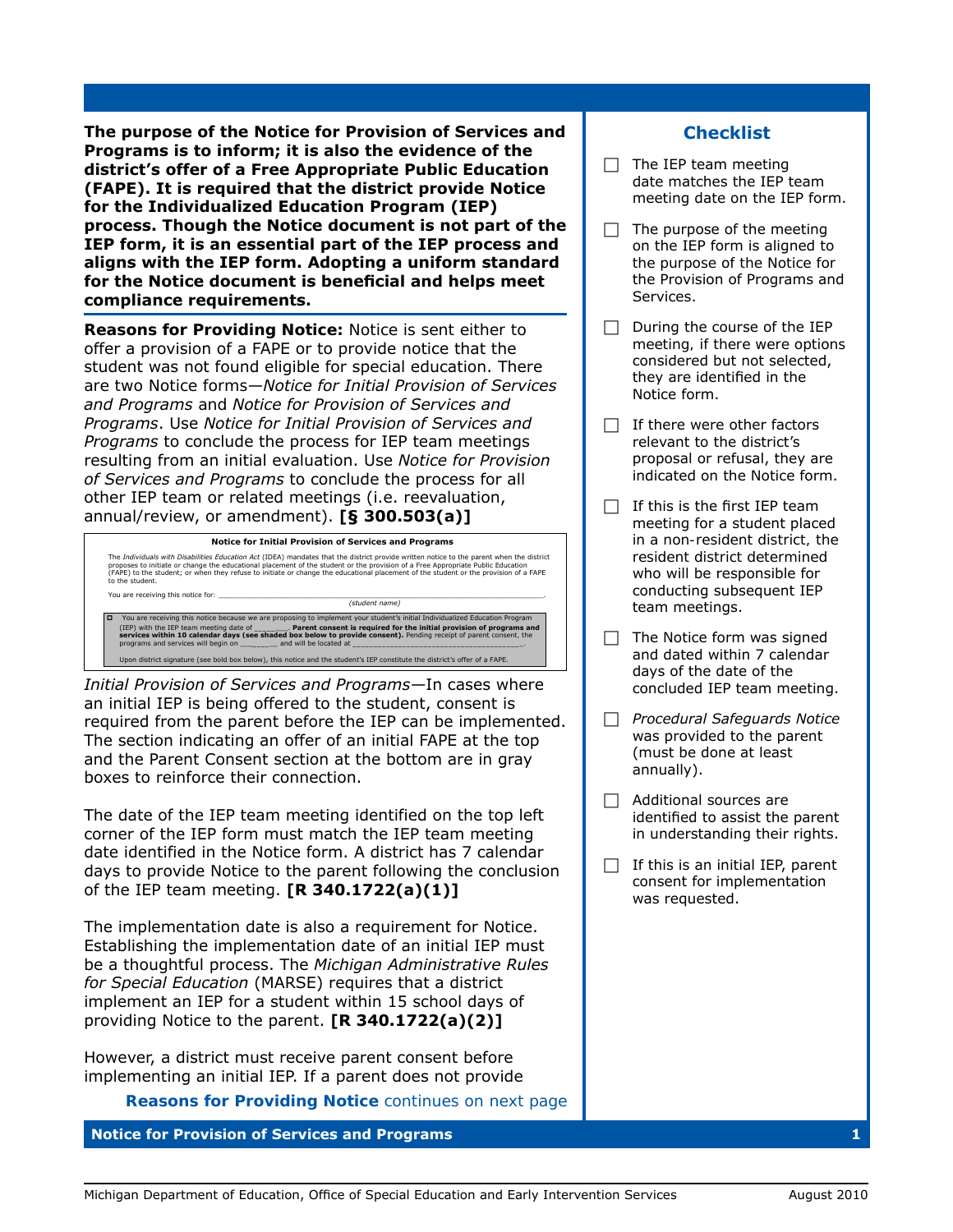written consent to the district within 10 calendar days of receiving Notice, the district is not required to implement the initial IEP. **[R 340.1722(a)(3)]**

If a parent does not provide written consent or refusal within 10 calendar days of receipt of Notice, it is recommended that the district (after making additional attempts to contact the parent) inform the parent in writing of the district's decision to close the IEP process without implementation.

Individualized Education Program (IEP) team meeting, dated \_\_\_\_\_\_\_\_\_\_.<br>Individualized Education Program (IEP) team meeting, dated \_\_\_\_\_\_\_\_\_\_\_. You are receiving this notice because your student was found ineligible for special education progra

*Ineligible (Initial)―*If the IEP team finds the student not eligible, parent consent is not required. The district will meet its obligation for the IEP process upon providing Notice to the parent.

| to the student.                                       | The Individuals with Disabilities Education Act (IDEA) mandates that the district provide written notice to the parent when the district<br>proposes to initiate or change the educational placement of the student or the provision of a Free Appropriate Public Education<br>(FAPE) to the student; or when they refuse to initiate or change the educational placement of the student or the provision of a FAPE |
|-------------------------------------------------------|---------------------------------------------------------------------------------------------------------------------------------------------------------------------------------------------------------------------------------------------------------------------------------------------------------------------------------------------------------------------------------------------------------------------|
|                                                       | You are receiving this notice for: The state of the state of the state of the state of the SN state of the SN state of the SN state of the SN state of the SN state of the SN state of the SN state of the SN state of the SN<br>(student name)<br>□ You are receiving this notice because we are offering the provision of a FAPE. The programs and services will begin on □                                       |
|                                                       | team meeting, dated , that was convened for the purpose of:                                                                                                                                                                                                                                                                                                                                                         |
| Check one of the following:<br>Annual/Review IEP<br>о | Check all others that apply:<br>□ Change of Placement<br>□ Suspension/Expulsion □ Graduation □ Other: ____________                                                                                                                                                                                                                                                                                                  |

*Review/Reevaluation IEP―*The purpose of the meeting, the IEP team meeting date, and the implementation date identified in *Section 1* of the IEP form must match the documentation on the Notice form.

■ You are receiving this notice because we are offering the provision of a FAPE. This proposal is the result of the Individualized<br>Education Program (IEP) Amendment, dated \_\_\_\_\_\_\_\_\_\_\_\_

*Amendment―*If an IEP amendment was held to make minor changes to a student's IEP according to the requirements set forth at § 300.324(a)(4), the district must complete this section, including the date of the amendment in order to meet the obligation of Notice.

□ You are receiving this notice because your student was found ineligible for special education programs and services at<br>the Individualized Education Program (IEP) team meeting, dated \_\_\_\_\_\_\_\_, that was convened for the p reevaluation IEP.

*Ineligible (Reevaluation)―*If the IEP team finds the student not eligible, the district will meet its obligation for the IEP process upon sending Notice to the parent.

### **Resources**

*• Procedural Safeguards Notice*

[www.michigan.gov/](http://www.michigan.gov/documents/mde/May09-ProceduralSafeguardsNotice_278611_7.pdf) [documents/mde/May09-](http://www.michigan.gov/documents/mde/May09-ProceduralSafeguardsNotice_278611_7.pdf) [ProceduralSafeguardsNotice\\_](http://www.michigan.gov/documents/mde/May09-ProceduralSafeguardsNotice_278611_7.pdf) [278611\\_7.pd](http://www.michigan.gov/documents/mde/May09-ProceduralSafeguardsNotice_278611_7.pdf)f

*• Michigan Administrative Rules for Special Education* (MARSE)

> [www.michigan.gov/](http://www.michigan.gov/documents/mde/MARSE-April09_274156_7.pdf) [documents/mde/MARSE-](http://www.michigan.gov/documents/mde/MARSE-April09_274156_7.pdf)[April09\\_274156\\_7.pd](http://www.michigan.gov/documents/mde/MARSE-April09_274156_7.pdf)f

- Michigan Special Education Mediation Program (MSEMP) <http://msemp.cenmi.org>
- *• Individuals with Disabilities Education Act* (IDEA, Federal Regulations)

[http://idea.ed.gov](http://idea.ed.gov/explore/view/p/%2Croot%2Cregs%2C)

*• A Seven-Step Process to Creating Standards-Based IEPs*

[www.cenmi.org/documents/](www.cenmi.org/documents/sevensteps.pdf) [sevensteps.pd](www.cenmi.org/documents/sevensteps.pdf)f

#### **Notice for Provision of Services and Programs 2**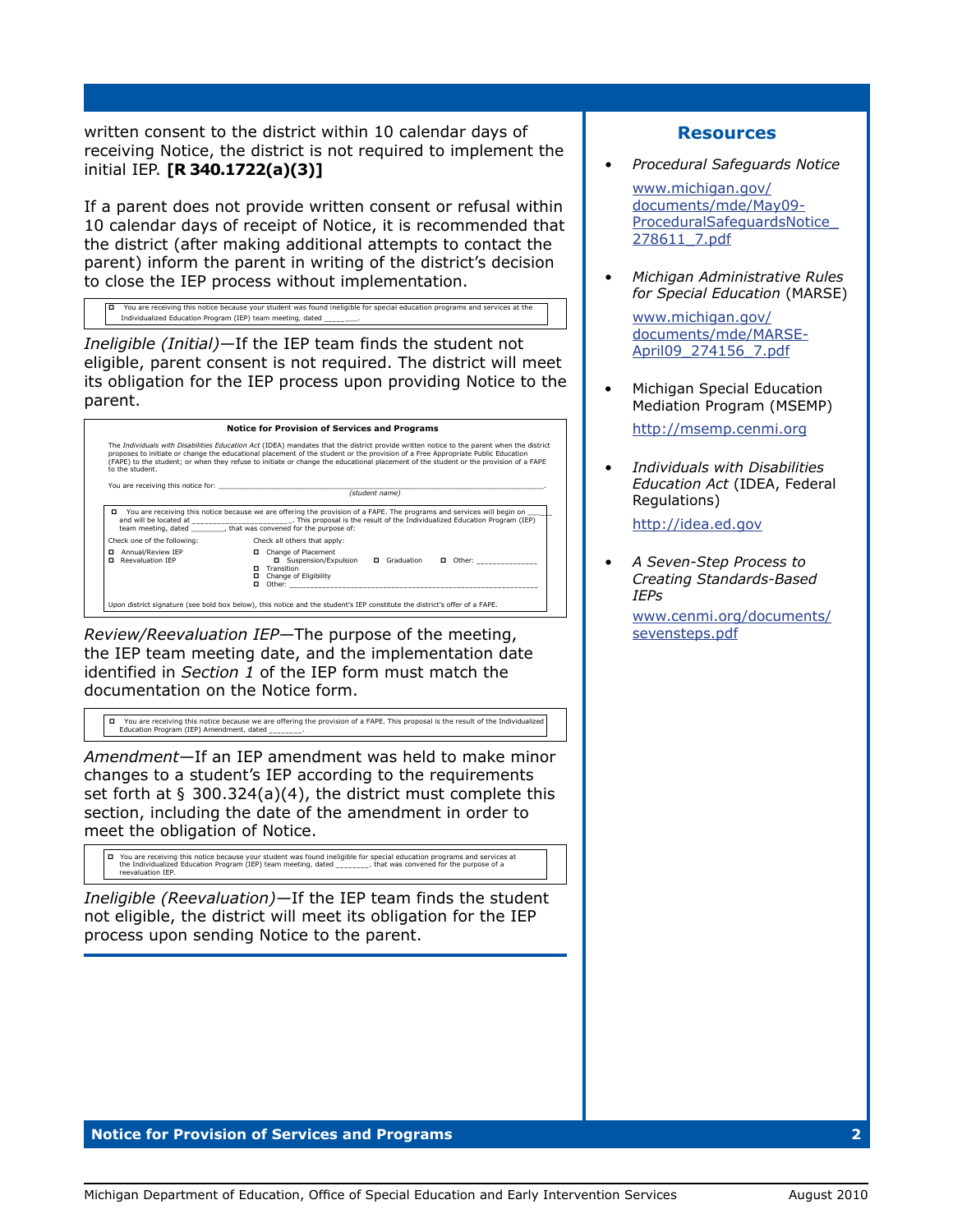| The IEP describes each evaluation procedure, assessment, record, or report used in this offer of a FAPE. In the course of the<br>development of the IEP, other options (e.g., programs and services, supplementary aids and services) considered but not<br>selected were: |                            |  |
|----------------------------------------------------------------------------------------------------------------------------------------------------------------------------------------------------------------------------------------------------------------------------|----------------------------|--|
| <b>Option Considered but Not Selected</b>                                                                                                                                                                                                                                  | <b>Reason Not Selected</b> |  |
|                                                                                                                                                                                                                                                                            |                            |  |
|                                                                                                                                                                                                                                                                            |                            |  |
|                                                                                                                                                                                                                                                                            |                            |  |
| No other options were considered.                                                                                                                                                                                                                                          |                            |  |

*Options Considered but not Selected:* The IEP form and the Notice form are designed to talk to each other. Therefore, it is recommended that a district use the Notice form at the IEP team meeting to capture items that were considered but not selected. The reason for the non-selection is also required. As is always practiced throughout the IEP process, provide an evidence- and data-based decision when providing the reason for non-selection.

 Other factors that are relevant to the district's proposal or refusal (describe): \_\_\_\_\_\_\_\_\_\_\_\_\_\_\_\_\_\_\_\_\_\_\_\_\_\_\_\_\_\_\_\_\_\_\_\_\_\_\_ \_\_\_\_\_\_\_\_\_\_\_\_\_\_\_\_\_\_\_\_\_\_\_\_\_\_\_\_\_\_\_\_\_\_\_\_\_\_\_\_\_\_\_\_\_\_\_\_\_\_\_\_\_\_\_\_\_\_\_\_\_\_\_\_\_\_\_\_\_\_\_\_\_\_\_\_\_\_\_\_\_\_\_\_\_\_\_\_\_\_\_\_\_\_\_\_\_\_\_\_ □ There are no other factors that are relevant to the district's proposal or refusal.

*Other Factors:* Describe any other factors leading to the proposal or refusal of programs and services discussed during the IEP meeting.

 If the IEP team has determined that programs and services will be provided in a district other than the student's district of meetings.<br>**□** The resident district will conduct subsequent IEP team meetings. residence: The resident district authorizes the operating district \_\_\_\_\_\_\_\_\_\_\_\_\_\_\_\_\_\_\_\_\_\_\_\_ to conduct subsequent IEP team

*Resident/Operating District:* The first IEP team meeting conducted on behalf of a student who is being placed outside of the district must be convened by the resident district. All subsequent meetings may be convened by the operating district if the resident district provides permission on the Notice form.

When a resident district authorizes an operating district to conduct subsequent IEP team meetings, the operating district is in the position to offer a FAPE.



*Procedural Safeguards Notice: Procedural Safeguards Notice* must be provided to parents at least once a year. **[§ 300.504(a)]**

Additionally, a best practice is to take the time to assist parents in understanding their rights.

*Procedural Safeguards Notice continues on next page* 

## **Notice for Provision of Services and Programs 3**